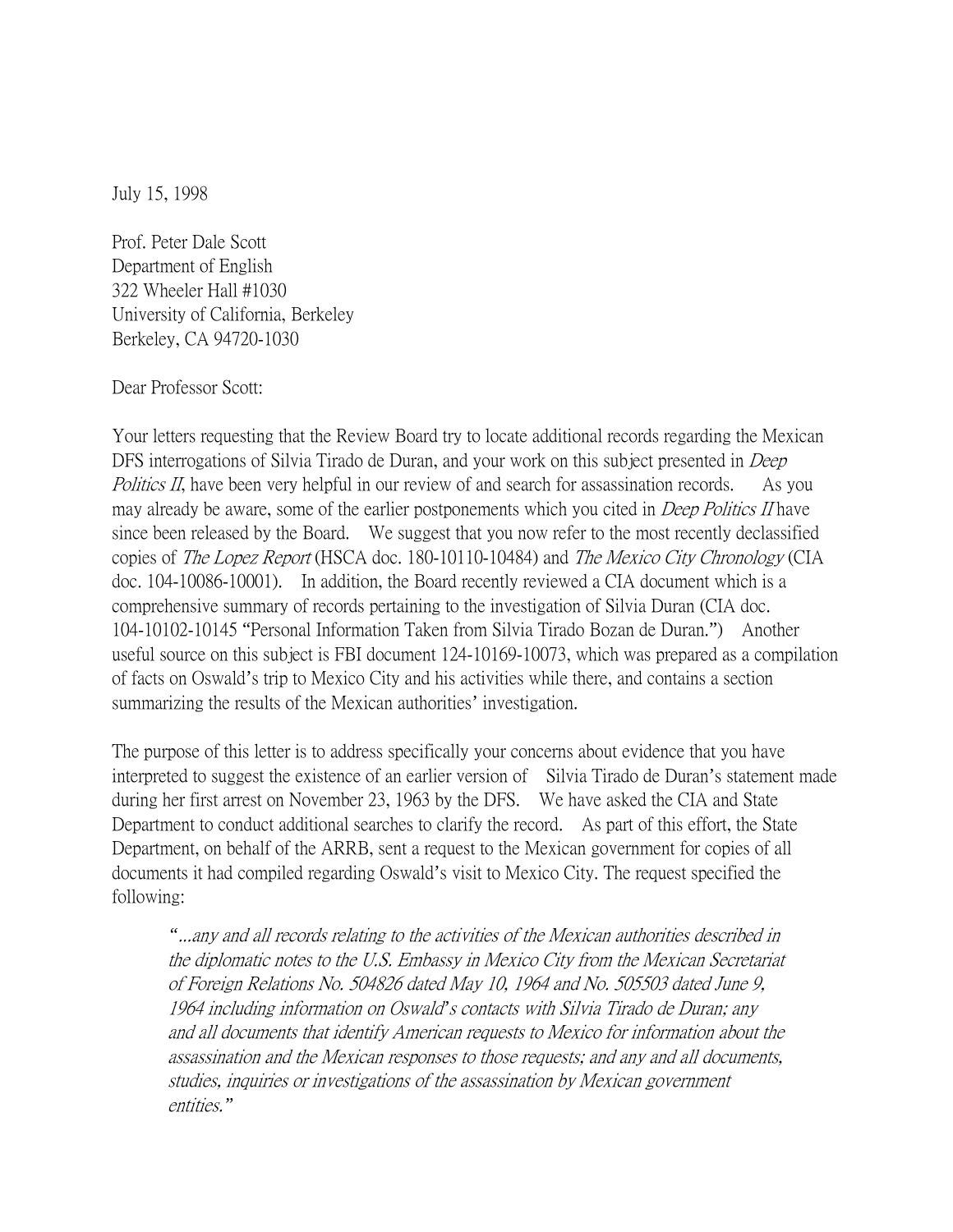Prof. Peter Dale Scott July 15, 1998 Page 2

In response, the Mexican government sent copies of the diplomatic notes exchanged between Mexico and the United States in 1963-64 regarding the initial U.S. request for Mexican documents relevant to the investigation into Lee Harvey Oswald's visit to Mexico in the fall of 1963. These records duplicate copies of the same correspondence found in the Legal Adviser's and Mexico City post files that are included in the Department of State's collection at NARA. The CIA also searched its files for an "original statement" by Silvia Duran, but all searches led back to the Mexican police report of the November 23 arrest which came to be known as the ten-page statement by Silvia Duran. Multiple copies of this report can be found throughout the JFK Collection. This report was in effect a ten-page summary of the statement of Silvia Duran along with those of her husband and the various individuals who were arrested along with the Durans. The CIA concluded that the various descriptions in Agency files of a "statement," or record of "interrogation" probably refer to the same event -- a ten-page report, in Spanish written by the Mexican police as a record of their interrogation of Duran. No record confirming the existence of a verbatim transcript could be found.

An analyst on the staff who handles most of the research on Mexico City has drawn upon your suggestions pertaining to Silvia Duran's interrogation by the DFS to search for additional CIA documents. The analyst researched the available files to identify and locate the earliest-generation records of the arrests and interrogations of Silvia Tirado de Duran to determine whether it would be worthwhile or productive to continue to devote resources to this effort. A copy of an internal memo prepared on this subject is enclosed for your information. Based on what has already been opened to the public and/or reviewed by the Board, no new records revealing a missing version or transcript of Silvia Tirado de Duran's interrogation was found. The signed copy of Duran's testimony, which was included in the Warren Commission Report as part of Exhibit 2121, is believed to be the earliest record of the first arrest on November 23, 1963, but was not made available to U.S. authorities until probably March 1964. Although there were considerable anomalies and inconsistencies among the various accounts of her testimony as you have pointed out in *Deep Politics* II, we did not find any additional documentation of the November 23 arrest. The discrepancies among the existing documents might possibly be explained by the fact that her initial interrogation was not written down exactly verbatim. Duran herself admitted to the HSCA that she did not agree with everything the DFS recorded at the time, yet she was forced to sign the statement regardless.

In light of the interest in Oswald's trip to Mexico City and the importance of Silvia Tirado de Duran's testimony of his visit, the ARRB will pay careful attention to any additional documents pertaining to this subject that come under review.

Once again, we appreciate your contributions to the Review Board and will keep you informed should we come across any new documents or other historical evidence relating to Silvia Duran and the Mexican DFS connection.